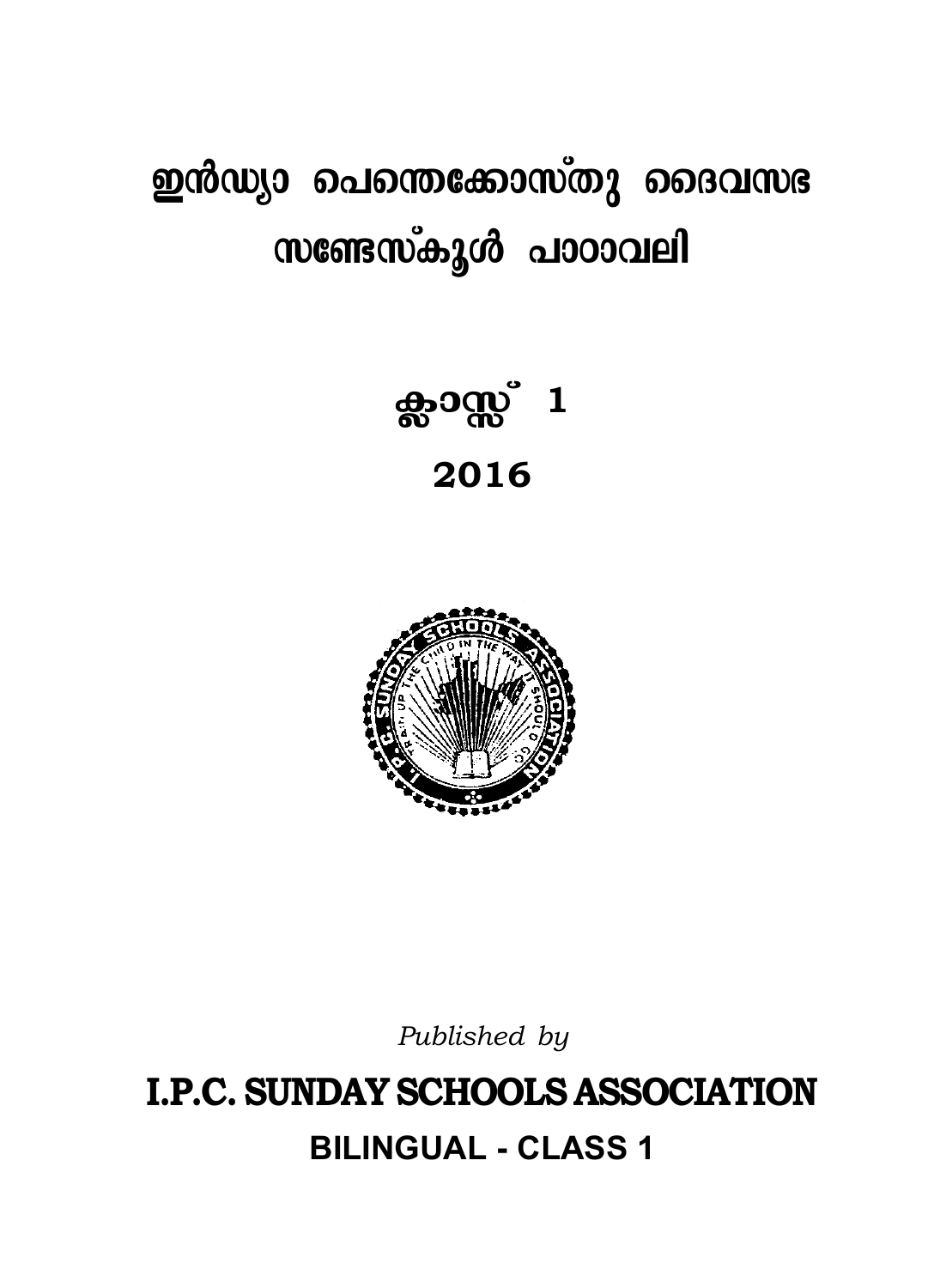#### **SUNDAY SCHOOL TEXT BOOK**

#### **Class 1**

Bilingual First Edition 2016

Copies : 5000

*Copy Right Reserved:* **I.P.C SUNDAY SCHOOLS ASSOCIATION, KUMBANAD**

*Published by:* **I.P.C SUNDAY SCHOOLS ASSOCIATION, KUMBANAD**

*Script & Design Concept* **Elsy Roy Chunakara**

*Script translated by* **Pastor Abraham Chacko, Vallamkulam**

*Type Setting:* **Grace Computers, Othera.**

*Cover Design :* **Saji Neduvathra**

*Printed at:* **Ebenezer Print Packs (P) Ltd., Trichur, Ph : 0487 2361892**

**Price: Rs. 90/-**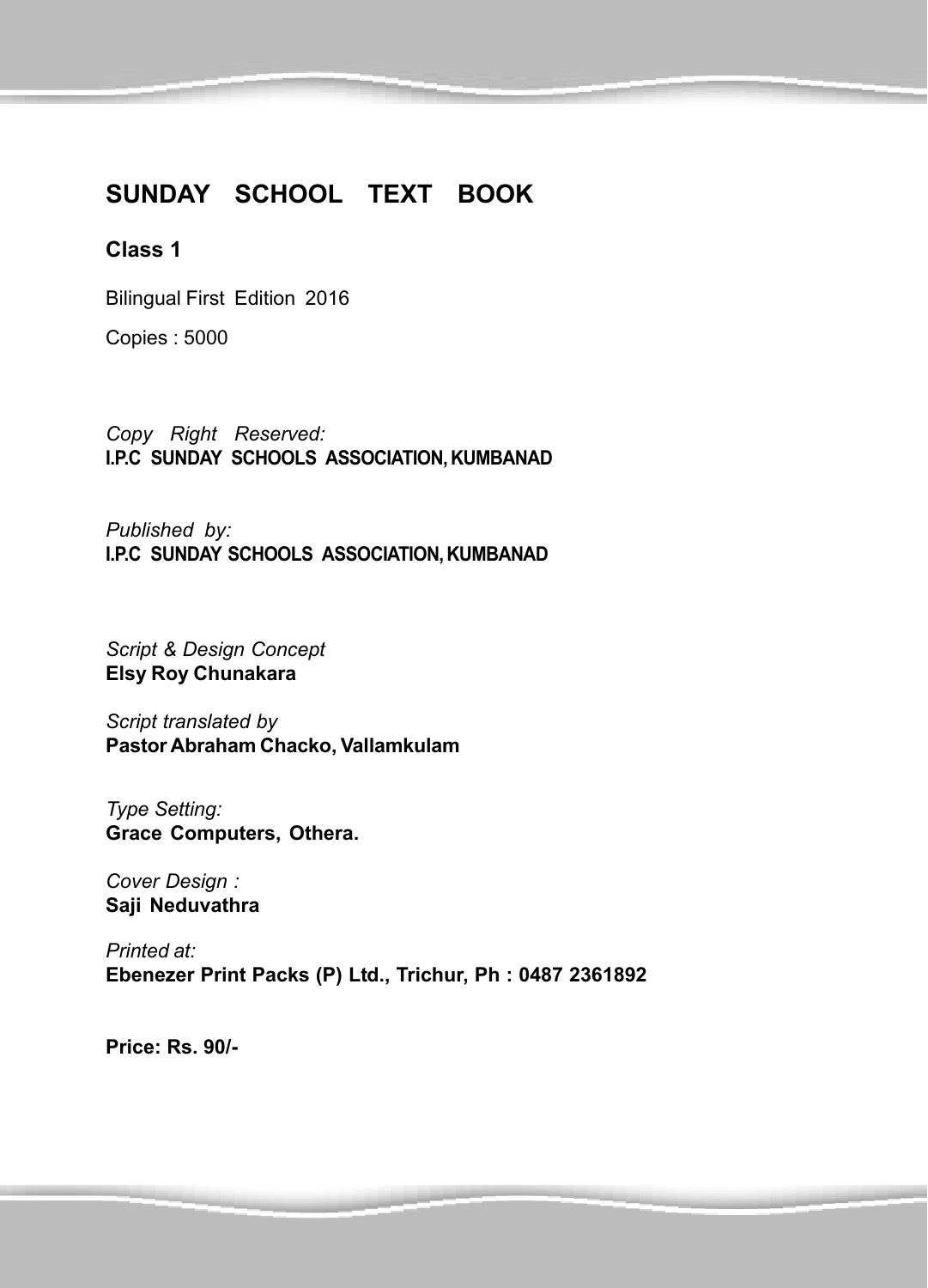## **FOREWORD**

Today society is blessed with the most modern innovations of technology but also burdened with curse of immorality and mental depression and lack of peace. Sunday schools strive to move forward in shaping up a generation that lifts up Jesus through their words and deeds as the only answer to the problems that beset us.

The truth is that the people who influenced the world with their great deeds and contributions all have come from homes that emphasized on spirituality. World-renowned evangelists, mission leaders, theologians and the like are living testimonies of those spiritual lives were shaped by their Sunday Schools. This text book is prepared by the IPC Sunday Schools Association in its  $56<sup>th</sup>$  year of existence keeping in mind the changes that have come about in the field of teaching. We have taken the utmost care to strictly adhere to the basic principles of the Word of God, even while bringing about changes that are reflected in the teaching style and method. This book is prepared with much prayer and detailed study of God's Word. We welcome all you fellow teachers to use this book to shape our children to be useful vessels in the Master's hands.

Children are our 'future' the future of the world as well as the WORD. Times are changing and we have to change along with the times. The new educational standards have increased so we thought of bringing 'Bilingual Text Book' so that this can reach children wherever they are. This book for Class 1 (age 6) urges them to do on their own, in the limited time, and thus learn by seeing and doing. Fellow Pastors, teachers and parents, let us prayerfully use this book, within the frame of the Bible, and guard our "future" from devil and his influence.

Dearly beloved, with great pleasure and immense gratitude to the One who made this dream a reality. May I present before you, the IPC Sunday Schools Association's **first Bilingual Text Book for Class 1.**

All Glory to God.

Kumbanad **Kurian Joseph** 15-12-2016 Director IPC Sunday Schools Association

**3**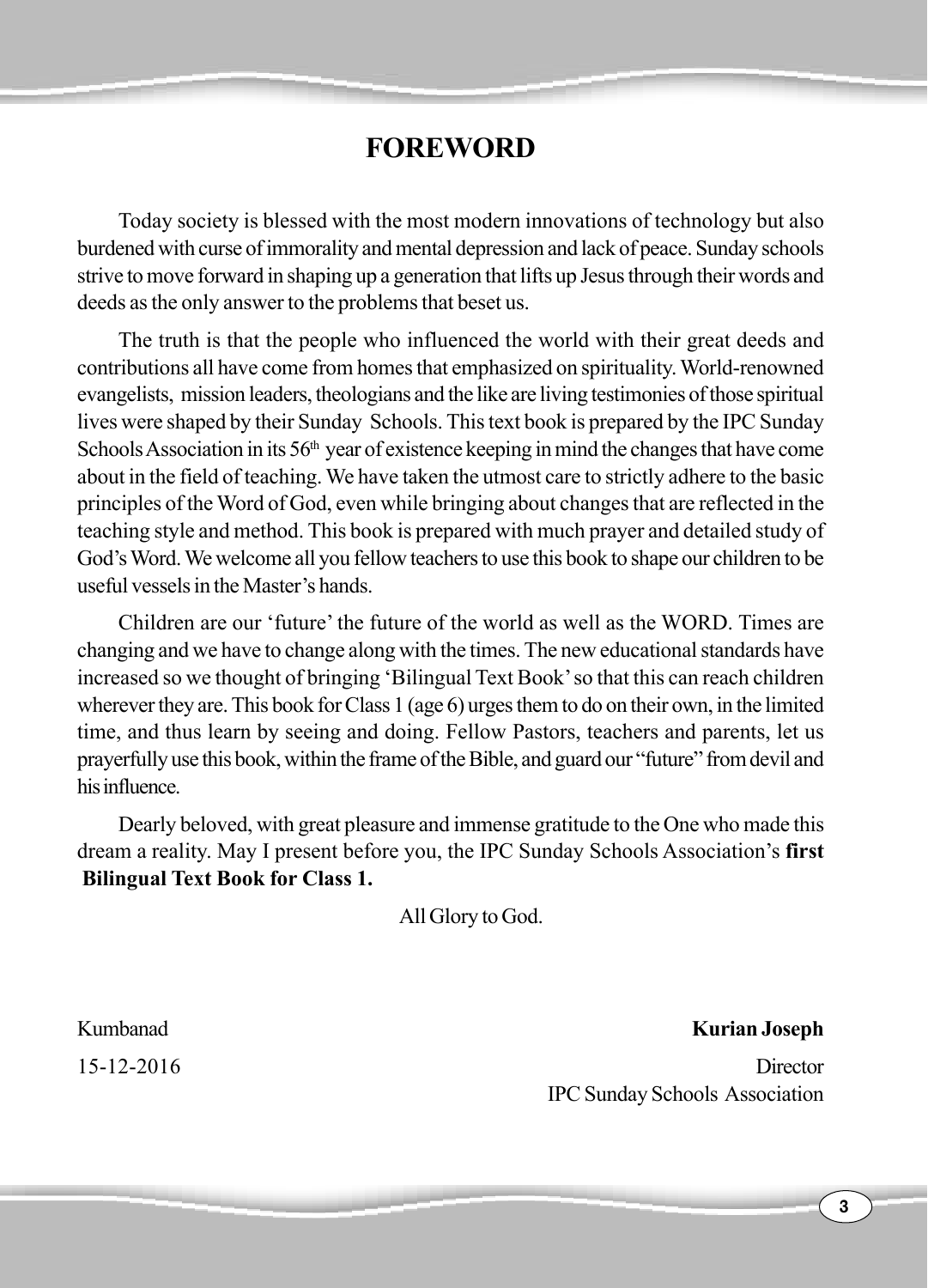### ആമുഖം

ആധുനികജ്ഞാന സമ്പാദന മാർഗ്ഗങ്ങൾക്ക് ഉണ്ടായിക്കൊണ്ടിരിക്കുന്ന ശീഘ്രമാറ്റ ങ്ങളുടെ മുൻപിൽ കാൽവയ്ക്കുന്ന നമ്മുടെ തലമുറയുടെ മാനസീകവും സാന്മാർഗ്ഗി കവും ആത്മീകവുമായ വളർച്ചയാണ് സണ്ടേസ്കൂൾ പ്രവർത്തനത്തിന്റെ ലക്ഷ്യം. ഇത് യാഥാർത്ഥ്യമായാൽ ലോകത്തിന്റെ ഭാവിയായ ഇളംതലമുറ ദൈവമുള്ളവർ ആയിത്തീ രും. ലോകസുവിശേഷീകരണത്തിന്റെ നിറുകയിൽ എത്തിയ ഏവരും സണ്ടേസ്കൂൾ പഠിച്ച് യേശുവിനെ രക്ഷകനായി സ്വീകരിച്ചവരാണ്. ഐ.പി.സിയിൽ ലോകപ്രശസ്ത സുവിശേഷകരെയും, മിഷൻ പ്രവർത്തകരെയും, വേദശാസ്ത്രജ്ഞരെയും വാർത്തെ ടുത്തു കൊണ്ടിരിക്കുന്നത് സണ്ടേസ്കൂളിന്റെ ശക്തമായ സ്വാധീനം മൂലമാണ്.

ആധുനിക വിദ്യഭ്യാസ സമ്പ്രദായമനുസരിച്ച് പരിഷ്കരിച്ച പാഠ്യപദ്ധതിക്ക് കുട്ടി കളുടെ പഠനതാല്പര്യവും, വേദപുസ്തകപരിജ്ഞാനവും, ധാർമ്മികബോധവും ആത്മീക വളർച്ചയും, സാമൂഹിക പ്രതിബദ്ധതയും വളർത്തിയെടുക്കുവാൻ കഴിയും എന്നതിൽ രണ്ടുപക്ഷമില്ല. പ്രാർത്ഥനയോടും ധ്യാനത്തോടും ഇവ പഠിച്ച് നിശ്ചയം പ്രാപിച്ച് കുഞ്ഞുങ്ങളെ പഠിപ്പിക്കുവാൻ എന്റെ സഹ അദ്ധ്യാപകരോട് അഭ്യർത്ഥിക്കു  $m<sub>λ</sub>$ .

ചിത്രങ്ങളോടുകൂടിയ വിവരണങ്ങൾ നേഴ്സറി മുതൽ അപ്പർപ്രൈമറി വരെയുള്ള വിദ്യാർത്ഥികൾക്കായി നൂതനപഠന സമ്പ്രദായത്തോടെ പ്രസിദ്ധീകരിക്കുന്ന പാഠപു സ്തകങ്ങൾ വിദ്യാർത്ഥികളിൽ പഠനതാല്പര്യം വർദ്ധിപ്പിക്കുവാൻ സാധിക്കും. പുത്തൻതലമുറയുടെ ആത്മീക വളർച്ചയെ പ്രതീക്ഷിച്ചുകൊണ്ട് നമുക്ക് പ്രവർത്തിക്കാം.

ദൈവസഭയുടെ ശോഭനമായ ഭാവിയെക്കരുതി സണ്ടേസ്കൂൾ പാഠൃപദ്ധതി കൾക്കായി സഹായഹസ്തങ്ങൾ നീട്ടുന്ന ഉദാരമതികളായ ഏവർക്കും നന്ദി രേഖപ്പെടു ത്തന്നതോടൊപ്പം വരും നാളുകളിലും എല്ലാവരുടെയും സഹായ സഹകരണങ്ങൾ പ്രതീ ക്ഷിക്കുകയും ചെയ്തുകൊള്ളുന്നു.

ഐ.പി.സി. സണ്ടേസ്കൂൾ അസോസിയേഷനുവേണ്ടി,

പാസ്റ്റർ ജോസ് തോമസ് ജേക്കബ് ജനറൽ സെക്രട്ടറി

കുമ്പനാട്  $15 - 12 - 2016$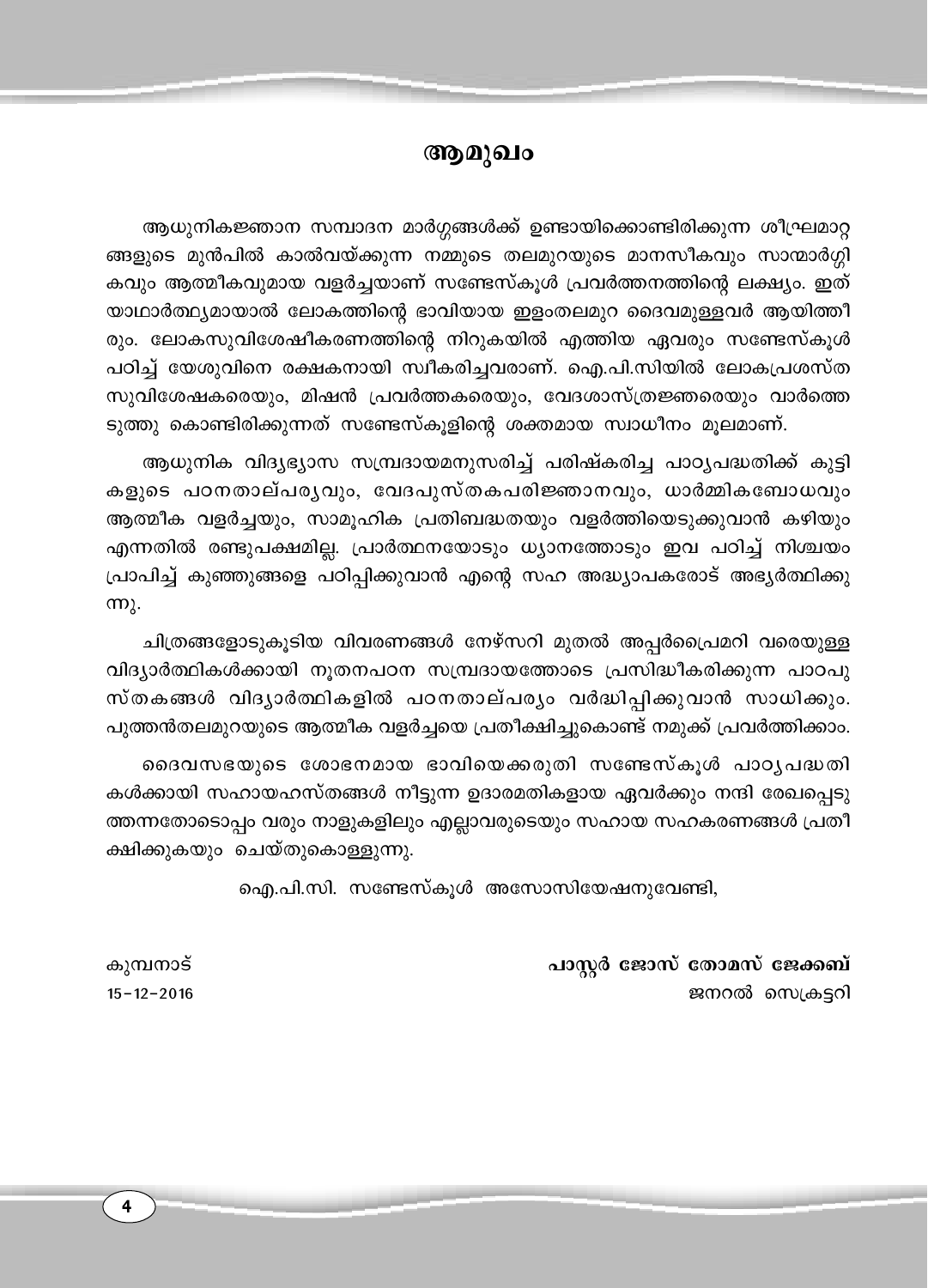### പ്രസ്താവന

ലോകം ഇന്ന് വിവിധ മേഖലകളിൽ വിപ്ലവകരമായ പുരോഗതി നേടിക്കൊണ്ടിരി ക്കുന്നു. വിവര സാങ്കേതിക വിദ്യ വളരെ പുരോഗമിച്ചിരിക്കുന്നു. എന്നാൽ മനുഷ്യന്റെ ഭാവിയെ തന്നെ ആശങ്കയിലാക്കി നിരീശ്വരത്വം, വിഘടനവാദം, അധാർമ്മികത തുടങ്ങിയ തിന്മകൾ പെരുകി വരുന്നു. ഈ സാഹചര്യത്തിൽ നമ്മുടെ കുട്ടികൾക്ക് ആത്മീക ദർശനം നൽകി അവരെ ക്രിസ്തുവിങ്കലേക്കു നടത്തുക എന്നതാണ് നമ്മുടെ ലക്ഷ്യം. വിദ്യാഭ്യാസ മേഖലകയിൽ ഉണ്ടായ കാലോചിതമായ മാറ്റം ഉൾക്കൊണ്ടുകൊണ്ട് നമ്മുടെ പാഠപുസ്തകം പരിഷ്കരിക്കുക എന്നത് നാളുകളായി നമുക്ക് ഉണ്ടായിരുന്ന സ്വപ്നമാ ണ്. അത് സാക്ഷാത്കരിച്ചു എന്നത് വളരെ ചാരുതാർത്ഥ്യം നൽകുന്ന വസ്തുതയാണ്. ലളിതമായ നിലയിൽ കുട്ടികളുടെ മനസ്സിൽ ദൈവവചനം പതിക്കുക എന്നുള്ളതാണ് നമ്മുടെ ഉദ്ദേശ്യം. ഈ ഉദ്ദേശ്യത്തോടെ ചിത്രങ്ങൾ സഹിതം കുട്ടികൾക്കു മനസ്സിലാ കുന്ന രീതിയിലാണ് പാഠങ്ങൾ ക്രമീകരിച്ചിട്ടുള്ളത്.

കഴിഞ്ഞ നാളുകളിൽ ദൈവമക്കളുടെ പ്രാർത്ഥനയും സഹകരണവും നമുക്ക് മുതൽക്കൂട്ടായിരുന്നു. തുടർന്നും പ്രാർത്ഥനയും സഹായവും നിർദ്ദേശങ്ങളും പ്രതീക്ഷിക്കുന്നു.

ഈ പുസ്തകം ഭംഗിയായി എഴുതി ചിട്ടപ്പെടുത്തുന്നതിന് അദ്ധാനിച്ച എല്ലാ പ്രീയ പ്പെട്ടവരോടും, പരിഭാഷ നിർവ്വഹിച്ചവരോടും തക്കസമയത്ത് അച്ചടിച്ച് പ്രസിദ്ധീകരി ക്കുന്നതിന് സഹായിച്ച വ്യക്തികളോടും നന്ദി രേഖപ്പെടുത്തിക്കൊള്ളുന്നു.

പ്രസിദ്ധീകരണ സമിതിക്കുവേണ്ടി,

പാസ്റ്റർ ജെയിംസ് ഏബ്രഹാം മാവേലിക്കര ബ്രദർ ജോജി ഐപ്പ് മാത്യൂസ് ഡെപ്യൂട്ടി ഡയറക്ടർ അസ്സോ. സെക്രട്ടറി

കുമ്പനാട്

 $15 - 12 - 2016$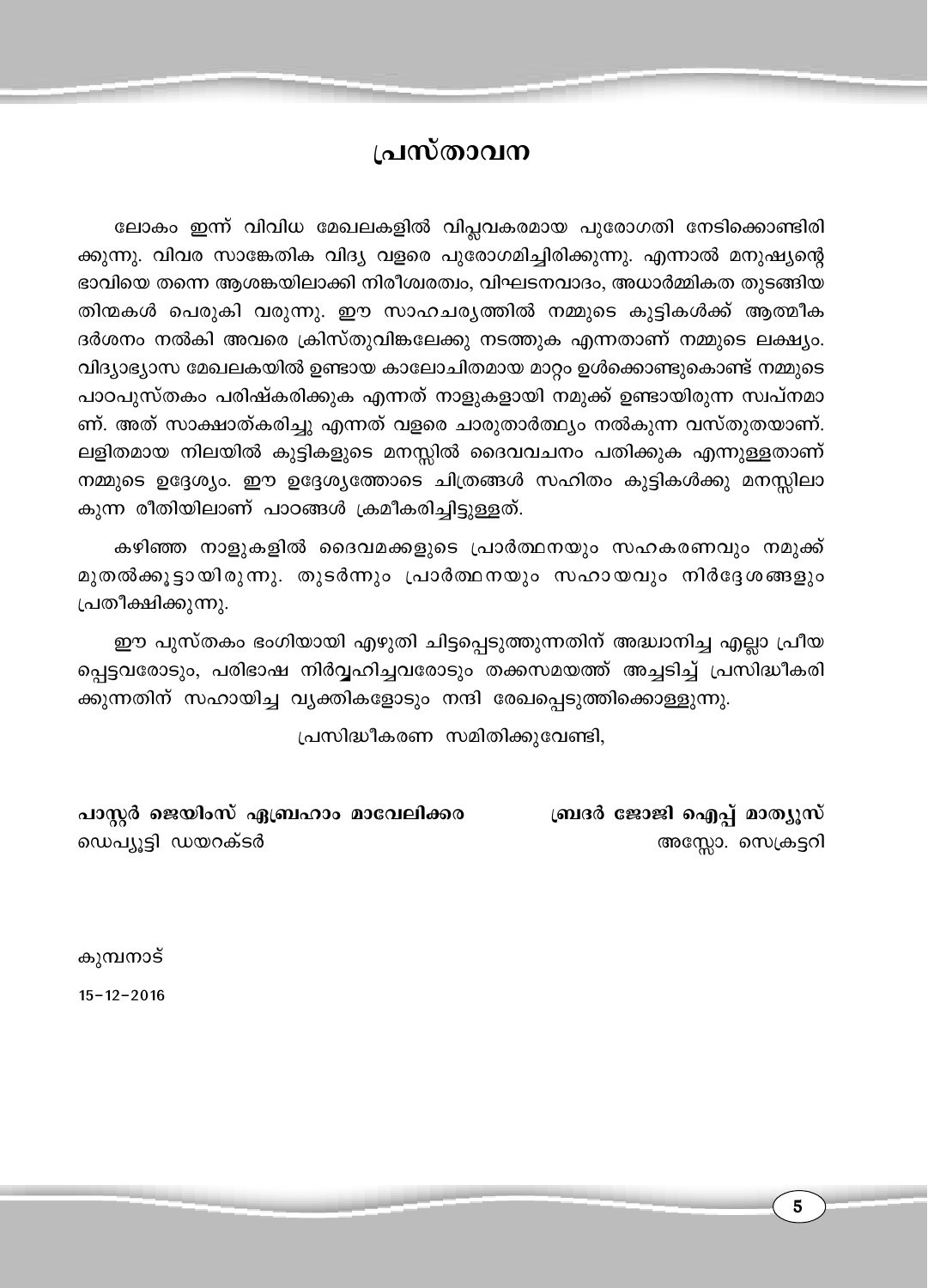### **TO TEACHERS**

Childhood is a period of continuous physical and mental growth. We are going to deal with children in the later childhood period. He is keen on showing himself that he is capable of doing things and that he must be recognized as an individual person. They play with whatever they get, thus connecting their imagination to models. Full of energy and very easily tries to imitate or act like others or grownups. They need love, affection and attention to have a sense of security. They want to capture attention always. They believe what we say, which suggests this is the ripe age to impart in them basics of values, morals and ethics. They can differentiate between good and bad. They try to reason things. We aim to catch their attention through stories and pictures because seeing is the most effective way of learning. What we try to do here is to make them understand who they are, who is God and what God expects of us, give them a strong feeling of the presence of God who protects, provides, strengthens, cares and keeps us and controls us. Teach them to ask God what they need and give Him their best.

Bible is the real textbook. We give here just outlines only .So the teacher should read the bible portions well, prepare the story by themselves in a child's language, get his full attention and carry him along, without the loss of curiosity in him. Story needs 20-25 minutes only and find time to make the child do the activities. Encourage the children to imagine and do the activities on their own. Repeat the message of the story and the memory verse. Make sure they learn the main point or message properly and submit themselves to it. Imparting knowledge is making them practice the message they learn, in their life. Prayer, dedication and concern are the best slogans of a winning teacher. May God use you, bless you and enable you in making a God fearing FUTURE generation. Because they have to carry the WORD of God to the next generation.

Let us praise the Lord

**Publication Committee IPC Sunday Schools Association**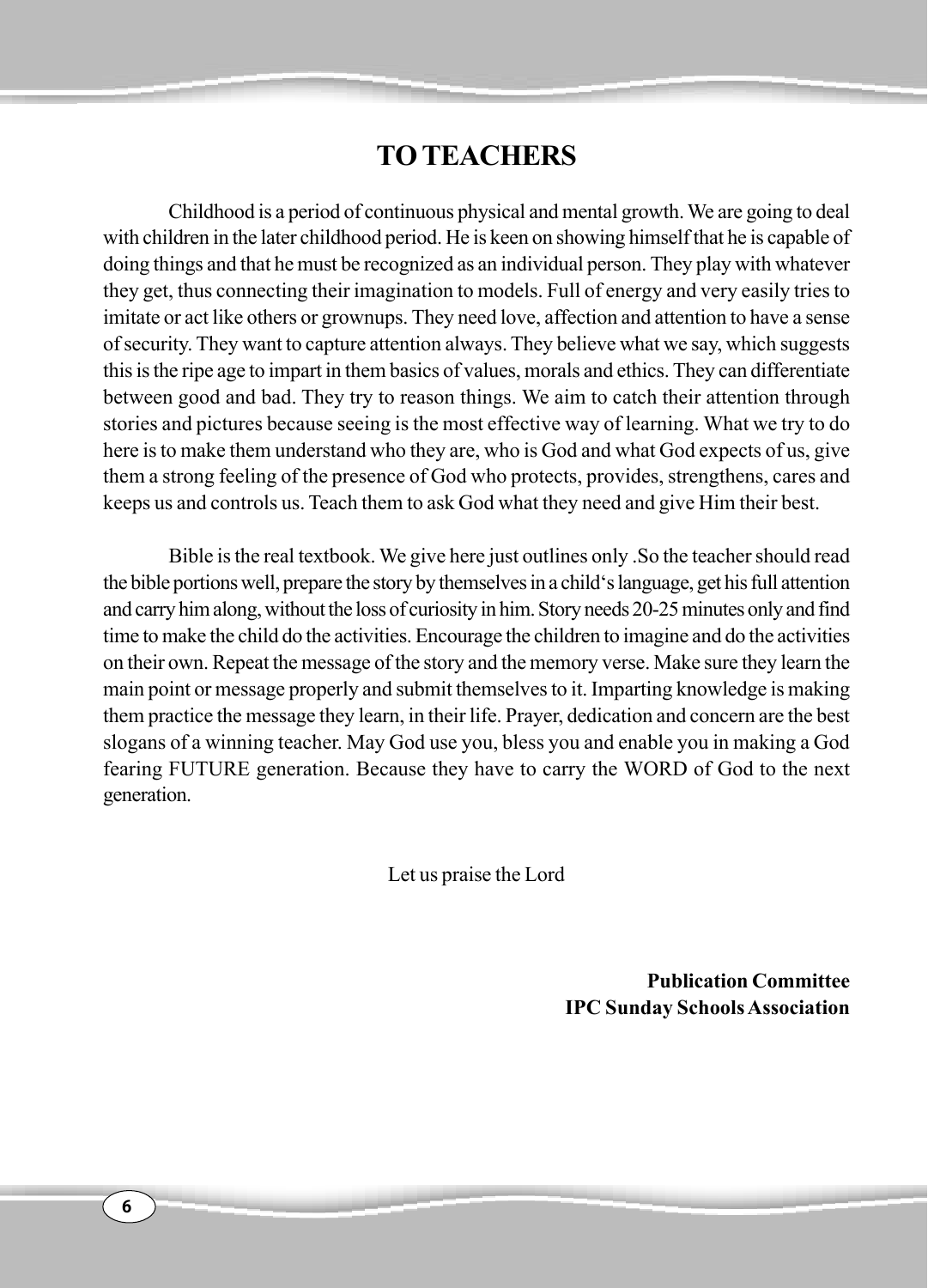### അദ്ധ്യാപകരോട്

ശൈശവം ഒരു വ്യക്തിയുടെ ശാരീരികവും മാനസികവുമായ വളർച്ചയുടെ ആരംഭ സമയമാണ്. ശൈശവാനന്തര ഘട്ടത്തിലുള്ള കുട്ടികളുമായാണ് നമ്മൾ ഇടപെടുന്നത്. തനിയെ കാര്യങ്ങൾ ചെയ്യുവാൻ എനിക്കു സാധിക്കും എന്ന് തന്നോടും മറ്റുള്ളവരോടും പറയുവാനും തന്നെ ഒരു വ്യക്തിയായി പരിഗണിക്കണമെന്ന് പറയാതെ പറയുവാനും ശ്രമിക്കുന്ന പ്രായം. ലഭിക്കുന്ന എന്തുമായും കളിക്കുന്നതിനുള്ള ശ്രമങ്ങളും പൂർണ്ണസ മയം ഒരു കാര്യത്തിൽ ശ്രദ്ധിക്കുന്നതിനു മടിയും എന്നാൽ ഭാവനയ്ക്കു ചിറക് മുള യ്ക്കുന്നതുമായ സമയമാണ്. പൊതുവെ ഊർജസ്വലരായ ഇവർ മുതിർന്നവരെ അനുക രിക്കുവാൻ ശ്രമിക്കുകയും അപ്പോൾതന്നെ സ്നേഹം, കരുതൽ, സുരക്ഷ എന്നിവ കാംക്ഷി ക്കുകയും ചെയ്യുന്നു. മറ്റുള്ളവരുടെ ശ്രദ്ധ ആകർഷിക്കുന്നതിന് അവർ പരമാവധി ശ്രമി ക്കും. നാം പറയുന്നതു മുഴുവനും വിശ്വസിക്കുകയും ശരിയെന്നു കരുതുകയും ചെയ്യുന്ന ഈ പ്രായത്തിൽ ജീവിതത്തിന്റെ അടിസ്ഥാന മൂല്യങ്ങളെയും മരാദ്യദകളെയും ധാർമ്മി കതയെയുംകുറിച്ച് അവരെ ബോധവത്ക്കരിക്കുവാൻ പറ്റിയ സമയമാണ്. കഥകളുടെയും ചിത്രങ്ങളുടെയും സഹായത്താൽ അവരുടെ ശ്രദ്ധ നേടിയെടുത്ത് അത് പഠനത്തിലേക്ക് വഴി തിരിക്കുവാൻ നാം ശ്രമിക്കുന്നു. തെറ്റും ശരിയും തിരിച്ചറിയാവുന്ന ഈ പ്രായ ത്തിൽ അവർ നല്ല കേൾവിക്കാരും കേട്ടതു പരിശോധിക്കുന്നവരുമായിരിക്കും. തങ്ങൾ ആരാണ്? ദൈവം ആരാണ്? ദൈവം നമ്മിൽ നിന്നും പ്രതീക്ഷിക്കുന്നത് എന്താണ്? എന്നീ കാര്യങ്ങൾ അവർക്ക് മനസ്സിലാക്കി കൊടുക്കുന്നതിനോടൊപ്പം അവരെ കരുതു ന്ന, കാവൽ ചെയ്യുന്ന, എല്ലാം നൽകുന്ന, ശക്തീകരിക്കുന്ന, കാക്കുകയും നിയന്ത്രിക്കു കയും ചെയ്യുന്ന ദൈവത്തെക്കുറിച്ച് അവബോധമുണ്ടാക്കുന്നതിനാണ് ശ്രമിക്കേണ്ടത്. ഈ സമയത്ത് അവർ വൈകാരിക പിന്തുണയും പ്രതീക്ഷിക്കുന്നു. ദൈവത്തോട് അപേ ക്ഷിച്ച് അതിലൂടെ തങ്ങളുടെ കാര്യങ്ങൾ നേടിയെടുക്കുവാൻ പഠിക്കുകയും വേണം.

വിശുദ്ധ വേദപുസ്തകമാണ് യഥാർത്ഥ പാഠപുസ്തകം. എന്നാൽ നാം ഇവിടെ ചില സൂചകങ്ങൾ മാത്രം നൽകുന്നു. ടീച്ചർ വേദഭാഗം ശരിയായി വായിച്ച് ഗ്രഹിച്ച ശേഷം കുട്ടികളെ അവരുടെ ഭാഷയിലും രീതിയിലും ജിജ്ഞാസയും ശ്രദ്ധയും നഷ്ട പ്പെടുത്താതെ തിരുവചന സത്യങ്ങൾ അവരുടെ മനസ്സിൽ കോറിയിടുന്നു. 20–25 മിനിറ്റു സമയം കഥയ്ക്കും പാഠഭാഗ വിശദീകരണത്തിനും, ശേഷം പ്രവൃത്തിപരിചയവും ഗുണ പാഠ പഠനവും മനഃപാഠ വാകൃപഠനത്തിനുമെടുക്കാം. കഥയുടെ ദൂത് ആവർത്തിച്ച് അവരുടെ പ്രായോഗിക ജീവിതത്തിൽ അത് പകർത്തുന്നതിനു പ്രേരിപ്പിക്കുക അവ രുടെ ചോദ്യങ്ങൾക്ക് കൃത്യമായ മറുപടി നൽകുക. ഒരാളുടെ അറിവു വർദ്ധിപ്പിക്കുക എന്നതിനർത്ഥം പഠിച്ച കാര്യങ്ങൾ പ്രായോഗികമാക്കുക എന്നതുമാണ്.

പ്രാർത്ഥന, കരുതൽ, അർപ്പണ മനോഭാവം എന്നിവയാണ് അദ്ധ്യാപനത്തിന്റെ വിജ യസൂക്തങ്ങൾ. ദൈവഭയമുള്ള ഒരു ഭാവിതലമുറയെ വാർത്തെടുക്കുവാൻ ദൈവം നിങ്ങളെ ഉപയോഗിക്കുകയും അനുഗ്രഹിക്കുകയും ചെയ്യട്ടെ. എന്തെന്നാൽ ദൈവവചനം അടുത്ത തലമുറകളിലേക്ക് എത്തിക്കുവാൻ നിയോഗിക്കപ്പെട്ടവരാണ് അവർ.

> പ്രസിദ്ധീകരണ സമിതിക്കുവേണ്ടി, ഐ.പി.സി. സണ്ടേസ്കൂൾസ് അസോസിയേഷൻ